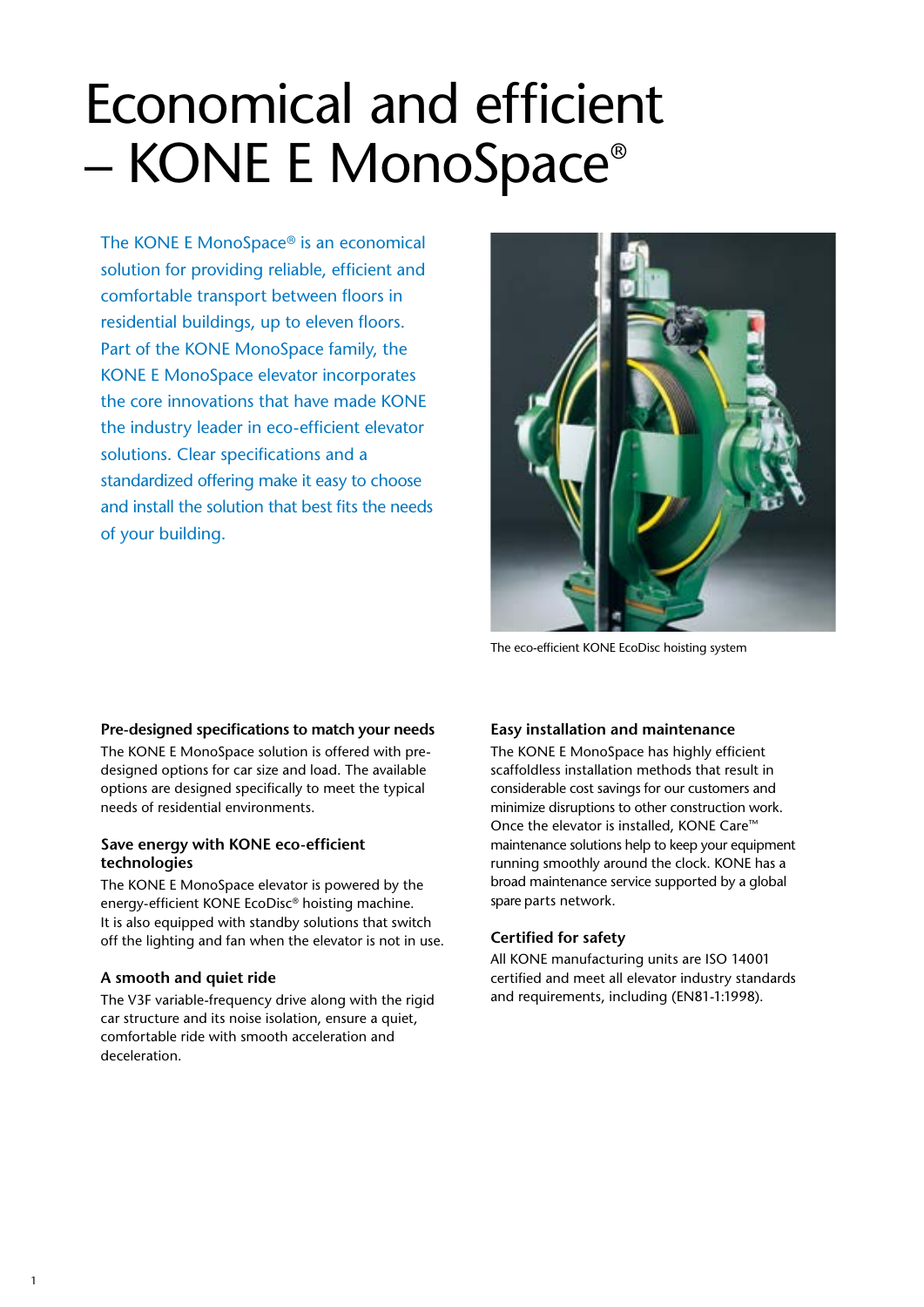# KONE E MonoSpace® planning data

| <b>KONE E MonoSpace basic dimensions</b> |                      |               |            |      |                   |            |         |            |         |
|------------------------------------------|----------------------|---------------|------------|------|-------------------|------------|---------|------------|---------|
| Persons/                                 | <b>Car size</b>      | <b>Door</b>   | Car        | LL.  | <b>LR</b><br>(mm) | <b>NOM</b> |         | <b>MAX</b> |         |
| rated load<br>(kg)                       | <b>BBxDD</b><br>(mm) | type          | type       | (mm) |                   | WW (mm)    | WD (mm) | WW (mm)    | WD (mm) |
| 8/630                                    | 1100 x 1400          | CO            | <b>SEC</b> | 800  | 1000              | 1800       | 1700    | 1950       | 2330    |
| 8/630                                    | 1100 x 1400          | CO            | <b>SEC</b> | 900  | 1100              | 2000       | 1730    | 2170       | 2350    |
| 8/630                                    | 1100 x 1400          | SO            | <b>SEC</b> | 800  | 1000              | 1690       | 1780    | 2030       | 2420    |
| 8/630                                    | 1100 x 1400          | SO            | <b>SEC</b> | 900  | 1100              | 1690       | 1780    | 2030       | 2420    |
| 10/800                                   | 1350 x 1400          | CO            | <b>SEC</b> | 800  | 1000              | 1900       | 1800    | 2220       | 2330    |
| 10/800                                   | 1350 x 1400          | SO            | <b>SEC</b> | 800  | 1000              | 1910       | 1890    | 2280       | 2420    |
| 10/800                                   | 1350 x 1400          | <sub>SO</sub> | <b>SEC</b> | 900  | 1100              | 1910       | 1890    | 2280       | 2420    |
| 10/800                                   | 1100 x 1650          | CO            | <b>SEC</b> | 800  | 1000              | 1800       | 2000    | 1970       | 2580    |
| 10/800                                   | 1100 x 1650          | SO            | <b>SEC</b> | 800  | 1000              | 1660       | 2050    | 2030       | 2670    |
| 10/800                                   | 1100 x 1650          | SO            | <b>SEC</b> | 900  | 1100              | 1660       | 2050    | 2030       | 2670    |
| 13/1000                                  | 1100 x 2100          | CO            | <b>SEC</b> | 900  | 1100              | 2000       | 2400    | 2170       | 3030    |
| 13/1000                                  | $1100 \times 2100$   | SO            | <b>SEC</b> | 900  | 1100              | 1650       | 2480    | 2020       | 3120    |
| 13/1000                                  | 1400 x 1600          | CO            | <b>SEC</b> | 900  | 1100              | 2000       | 1950    | 2270       | 2520    |
| 13/1000                                  | 1400 x 1600          | <sub>SO</sub> | <b>SEC</b> | 900  | 1100              | 1950       | 2030    | 2320       | 2620    |
| 13/1000                                  | 1600 x 1400          | CO            | <b>SEC</b> | 900  | 1100              | 2150       | 1850    | 2470       | 2370    |
| 13/1000                                  | 1600 x 1400          | SO            | <b>SEC</b> | 900  | 1100              | 2150       | 1930    | 2520       | 2420    |

| <b>Overhead and pit dimensions</b> |                        |                                                              |                                            |                                |                                |  |
|------------------------------------|------------------------|--------------------------------------------------------------|--------------------------------------------|--------------------------------|--------------------------------|--|
| <b>Speed</b><br>(m/s)              | Car height, CH<br>(mm) | <b>Minimum headroom</b><br>$\,$ height, SH $\,$ 1) (mm) $\,$ | <b>Maximum headroom</b><br>height, SH (mm) | Minimum pit height,<br>PH (mm) | Maximum pit height,<br>PH (mm) |  |
| 1.0                                | $2200 - 2400$          | $CH + 1380$                                                  | 5000                                       | 1150                           | 1650                           |  |
| 1.6                                | $2200 - 2400$          | $CH + 1570$                                                  | 5000                                       | 1300                           | 2500                           |  |
| 1.75                               | $2200 - 2400$          | $CH + 1620$                                                  | 5000                                       | 1350/1360                      | 2500                           |  |

Note:<br>1) • SH in the table above, is based on 700 mm balustrade height and on 70 mm ceiling height.

n In cases where 1100 mm balustrade is used, please add 400 mm to the SH height.

• When the ceiling height exceeds 70 mm, SH value is to be added accordingly.

| <b>Speed</b>    | 1.0 m/s, 1.6 m/s, 1.75 m/s                          |
|-----------------|-----------------------------------------------------|
| Load            | 630, 800, 1000 kg                                   |
| Max. stops      | 11(1.0 m/s), 18 (1.6/1.75 m/s)                      |
| Max. travel     | $30(1.0 \text{ m/s})$ , 55 $(1.6/1.75 \text{ m/s})$ |
| Car height (CH) | 2200, 2300, 2400 mm                                 |



#### Deep car Deep Car Deep car



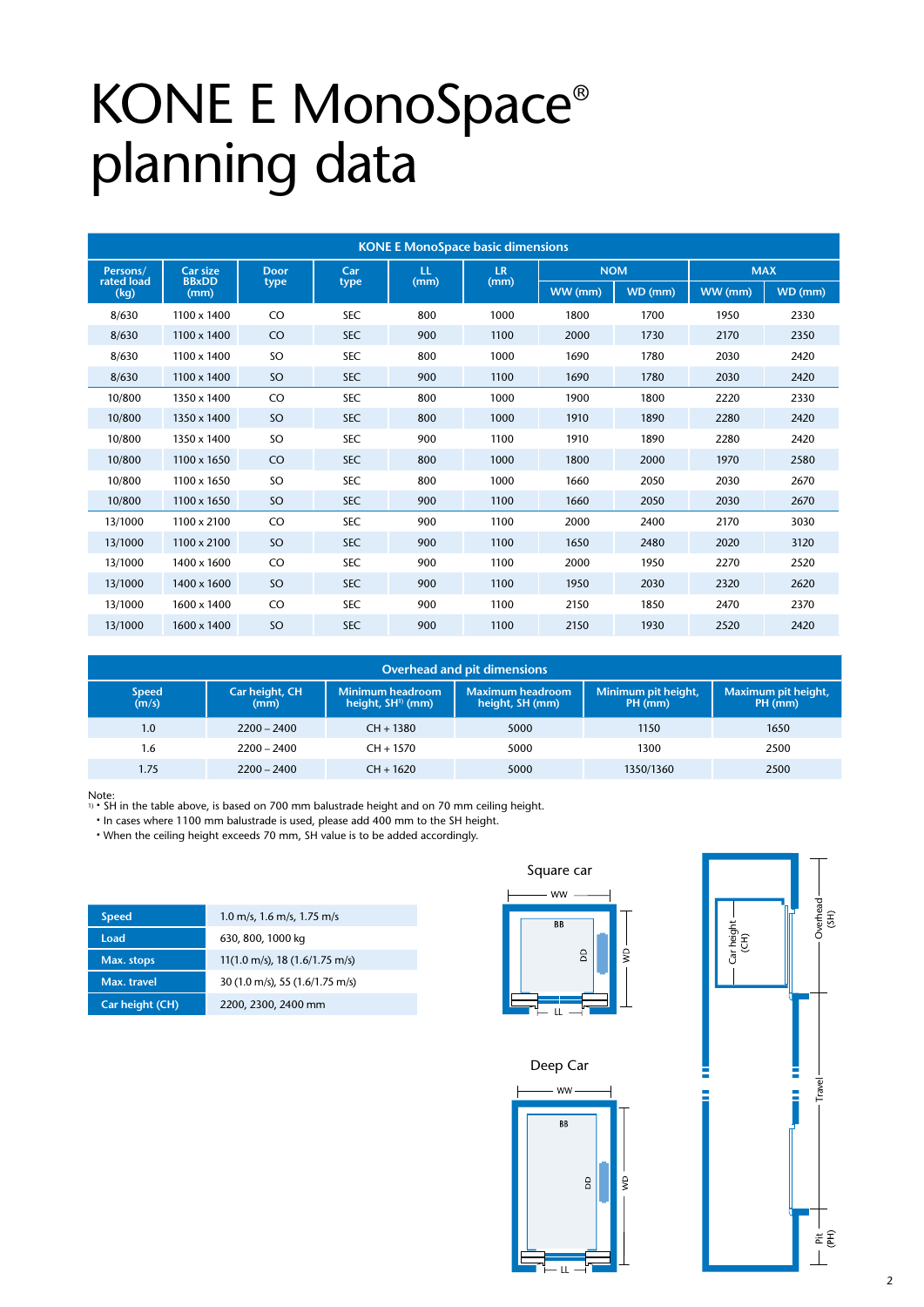### Features

| <b>MOP T</b> Motor protection, thermistors with automatic reset <b>B</b> |   | FID BO Fire detection, whole building, doors open      |
|--------------------------------------------------------------------------|---|--------------------------------------------------------|
| PDD N Phase failure detection                                            | В | FID SO Fire detection, manual switch, doors open       |
| <b>RDF RC Recall drive</b>                                               | В | <b>FRD</b> Fireman's drive                             |
| <b>EEC S</b> Emergency exit contact in shaft                             | O | FID AO Fire detection, whole building,                 |
| DTS Drive time supervision                                               | В | alternative return floor, doors open                   |
| CDL O Car door limit switches, separate open limit                       | В | <b>LPS VN Lift position synchronizing</b>              |
| <b>EMR</b> Emergency stop switch on car roof                             | В | <b>CEL S</b> Car emergency lighting, separate light    |
| <b>EMH O</b> Emergency stop switch in well, one switch                   | В | <b>EBS S</b> Emergency battery supply with supervision |
| <b>SGE</b> Safety gear contact                                           | В | <b>EBD A Emergency battery drive, automatic</b>        |
| <b>DOP</b> Door opening prevention switch in controller                  | В | <b>EPD MCF</b> Emergency power drive, to main floor,   |
| TWS C Tension weight switch of overspeed governor, car                   | В | doors closed, full service                             |
| <b>EEC C</b> Emergency exit contact in car                               | В | ABE C Alarm bell under/top of car                      |
| OSS LC Out of service switch at landing, doors closed,                   | В | <b>ISE M</b> Emergency intercom                        |
| lights off                                                               |   | <b>ISE F EAP built in for CHN</b>                      |
|                                                                          |   | <b>ISE N</b> Multi-intercom system                     |

| $\mathbf{o}$ | <b>DOB OI</b> Door open button, normally open contact        | В                                                                                                                                    |
|--------------|--------------------------------------------------------------|--------------------------------------------------------------------------------------------------------------------------------------|
| O            | <b>DCB I</b> Door close button                               | В                                                                                                                                    |
| В            | NUD L Nudging service, by measuring load                     | В                                                                                                                                    |
| В            | SRC RNC Safety ray in car, reopen                            | В                                                                                                                                    |
| В            | <b>BOF</b> Buttons to operate car doors for service purposes | в                                                                                                                                    |
| B            | ACL C Accurate re-leveling, automatic, closed doors          | В                                                                                                                                    |
| В            | <b>FCC C</b> False car call cancel, by counting stops        | O                                                                                                                                    |
| В            | SPB BP Stuck button supervision, both calls, no service      | B                                                                                                                                    |
|              | <b>CCB</b> Car calls backwards                               | B                                                                                                                                    |
| B            | <b>LCC</b> Landing call cross coupling, time dependent       | O                                                                                                                                    |
| O            | <b>OCL AF</b> Operation of car light, automatic              | O                                                                                                                                    |
| O            | <b>OCV AF</b> Operation of car ventilation, automatic        | В                                                                                                                                    |
| $\mathbf{o}$ | CLS O Car light supervision, parking doors open              | В                                                                                                                                    |
|              | <b>CCM A</b> Car calls from machine room, all                |                                                                                                                                      |
| $\mathbf{o}$ | <b>CDC</b> Car door contact                                  | В                                                                                                                                    |
| $\mathbf{o}$ |                                                              | O                                                                                                                                    |
| $\mathbf{o}$ |                                                              | O                                                                                                                                    |
| B            | indication                                                   |                                                                                                                                      |
|              | <b>SED WSR</b> Service drive, without limitations,           | В                                                                                                                                    |
|              | car roof buttons with extra run button                       |                                                                                                                                      |
|              |                                                              | ATS C Attendant service, using car call buttons as indicators<br><b>OSS COI</b> Out of service switch in car, doors open, lights on, |

| <b>LCD</b> Landing calls disconnect                           | В |  |  |  |
|---------------------------------------------------------------|---|--|--|--|
| <b>FEB S</b> Basement floor extension, separate buttons       | О |  |  |  |
| FET S Top floor extension, separate buttons                   |   |  |  |  |
| <b>PAM C</b> Parking at main floor, doors closed              | В |  |  |  |
| <b>PAD C</b> Parking at pre-defined floor, doors closed       | О |  |  |  |
| <b>EMH T</b> Emergency stop switch in shaft pit, two switches | O |  |  |  |
| <b>ILA Immediate call allocation</b>                          | O |  |  |  |
| <b>EAQ</b> Earthquake operation with seismic switch           |   |  |  |  |
| <b>EAQ</b> Earthquake operation without seismic switch        | О |  |  |  |
| FPD AO Fire protection door                                   | O |  |  |  |
| <b>LSH T</b> Low smoke installation in shaft, traveling cable | О |  |  |  |
| <b>WSC O</b> water sensor contact, in pit                     | O |  |  |  |
| <b>SBM F Stand by mode</b>                                    | O |  |  |  |
|                                                               |   |  |  |  |

| <b>ACU F Lift announcer</b>                                        | റ |
|--------------------------------------------------------------------|---|
| <b>THD L</b> total harmonic distortion filtering for non MLB drive | Ω |
| <b>EPS S</b> Emergency power sequencer, separate                   | Ω |
| <b>BMV M Braking method drive (KDL16L only)</b>                    | Ω |
| <b>LSC P</b> Provision for loudspeaker in car                      | Ω |
| <b>LOA MO</b> locking of automatic car doors, mechanical lock      | В |
| <b>LOC E, O</b> Locking of car calls                               | Ω |
| <b>LOL E, O</b> Locking of landing calls                           | റ |
| <b>FRE</b> Fast recall                                             | ი |
|                                                                    |   |

**B** – Built-in

**O O O**

**O B B B O**

**O B B B O**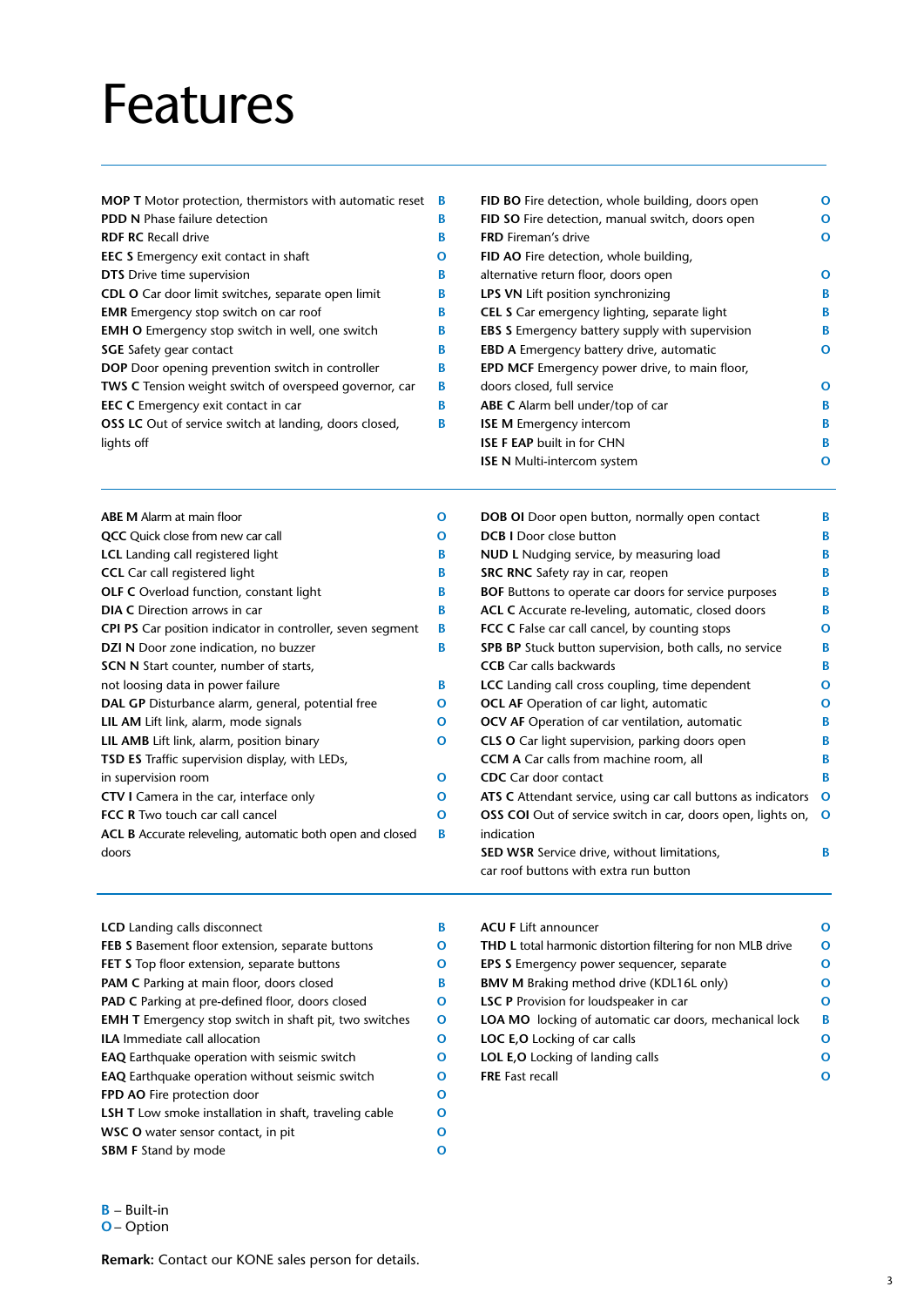# Visual options

#### **Cost-effective design**

With a selection of design components and materials to choose from, the KONE E MonoSpace® offers a cost-effective way to create a visually appealing elevator experience for the tenants in your building.

### **Ceilings**



Lighting: T5 fluorescent tubes Finishing: **ST43** Silver brushed st st **PP10** White painted RAL9010



**CL70** Lighting: T5 fluorescent tubes Finishing: **ST43** Silver brushed st st



**CL103** Lighting: T5 fluorescent tubes Finishing: **ST43** Silver brushed st st **PP10** White painted RAL9010

Car operating panel (COP)

Signalization



**LF11** Lighting: LED spot Finishing: **ST43** Silver brushed st st **PP10** White painted RAL9010



Lighting: LED spot Finishing: **ST43** Silver brushed st st



Lighting: T5 fluorescent tubes Finishing: **ST43** Silver brushed st st



**CL91** Lighting: T5 fluorescent tubes Finishing: **ST43** Silver brushed st st **PP10** White painted RAL9010

Mirror is available in partial height/ mid-width size, on C-wall only. Mirror can only be selected together with a handrail.



**KONE E MonoSpace** Ceiling: LF12, ST43 Wall material: ST43 Silver brushed stainless steel Handrail: HR13R Flooring: D-6, Light Brown PVC



**Note:**





HR13R Flat stainless steel Round stainless steel



### Car wall and door materials



### ST4/ST43 Silver brushed stainless steel





 $\overline{D-12}$ 



Light Brown

Dark Gray

D-20 Light Granite

D-21 Copper Beige



KDS 50 Duplex

Landing call station (LCI)

Handicap car operating panel

 $0000$  $0000$ 

KDS 50 Simplex

 $B$ 

4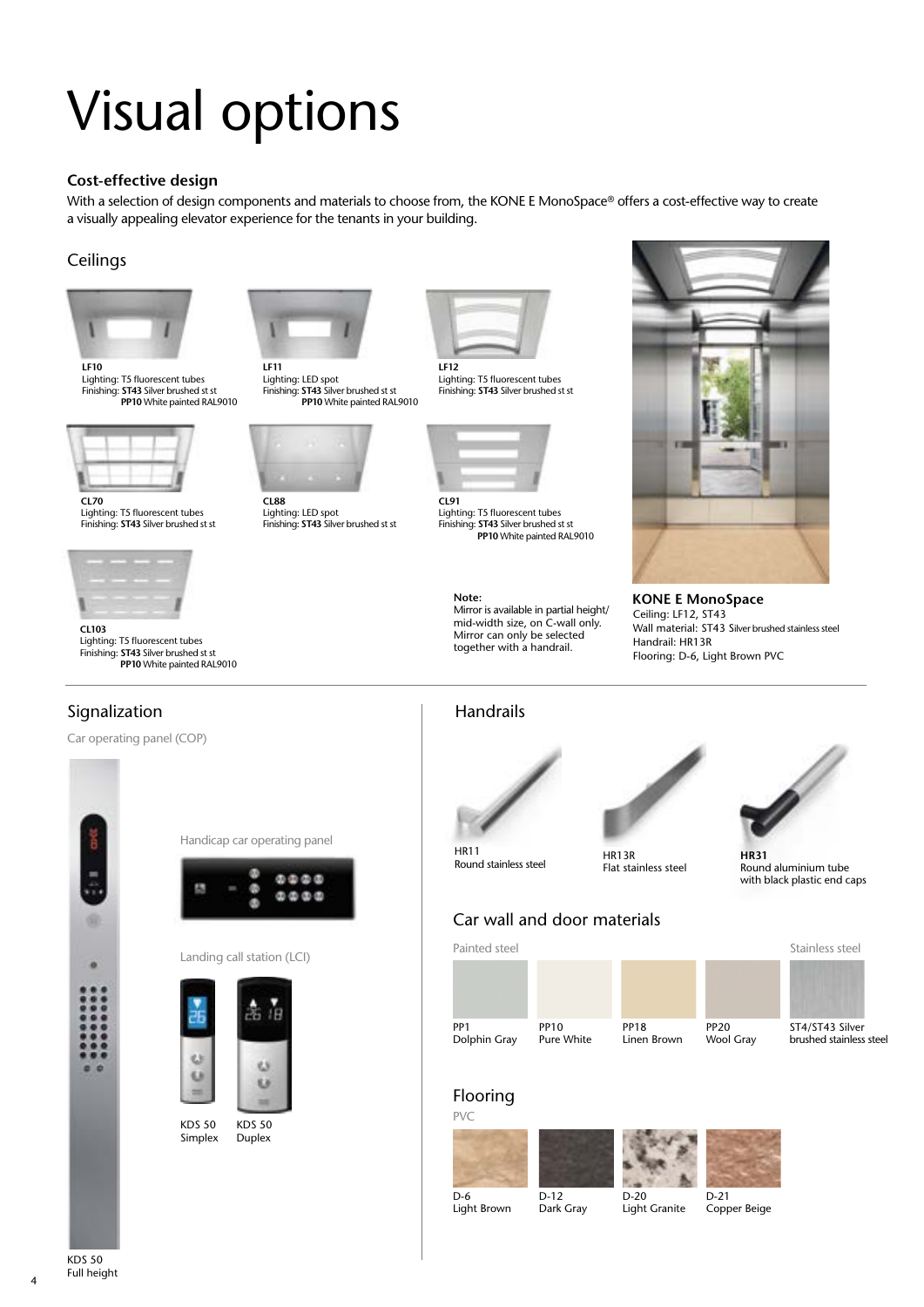

KONE provides innovative and eco-efficient solutions for elevators, escalators, automatic building doors and the systems that integrate them with today's intelligent buildings.

We support our customers every step of the way; from design, manufacturing and installation to maintenance and modernization. KONE is a global leader in helping our customers manage the smooth flow of people and goods throughout their buildings.

Our commitment to customers is present in all KONE solutions. This makes us a reliable partner throughout the life cycle of the building. We challenge the conventional wisdom of the industry. We are fast, flexible, and we have a well-deserved reputation as a technology leader, with such innovations as KONE MonoSpace®, KONE EcoMod™ and KONE UltraRope™.

KONE employs on average 40,000 dedicated experts to serve you globally and locally.

#### **KONE Corporation www.kone.com**

This publication is for general informational purposes only and we reserve the right at any time to alter the product design and specifications. No statement this publication contains shall be construed as a warranty or condition, express or implied, as to any product, its fitness for any particular purpose, merchantability, quality or representation of the terms of any purchase agreement. Minor<br>differences between printe